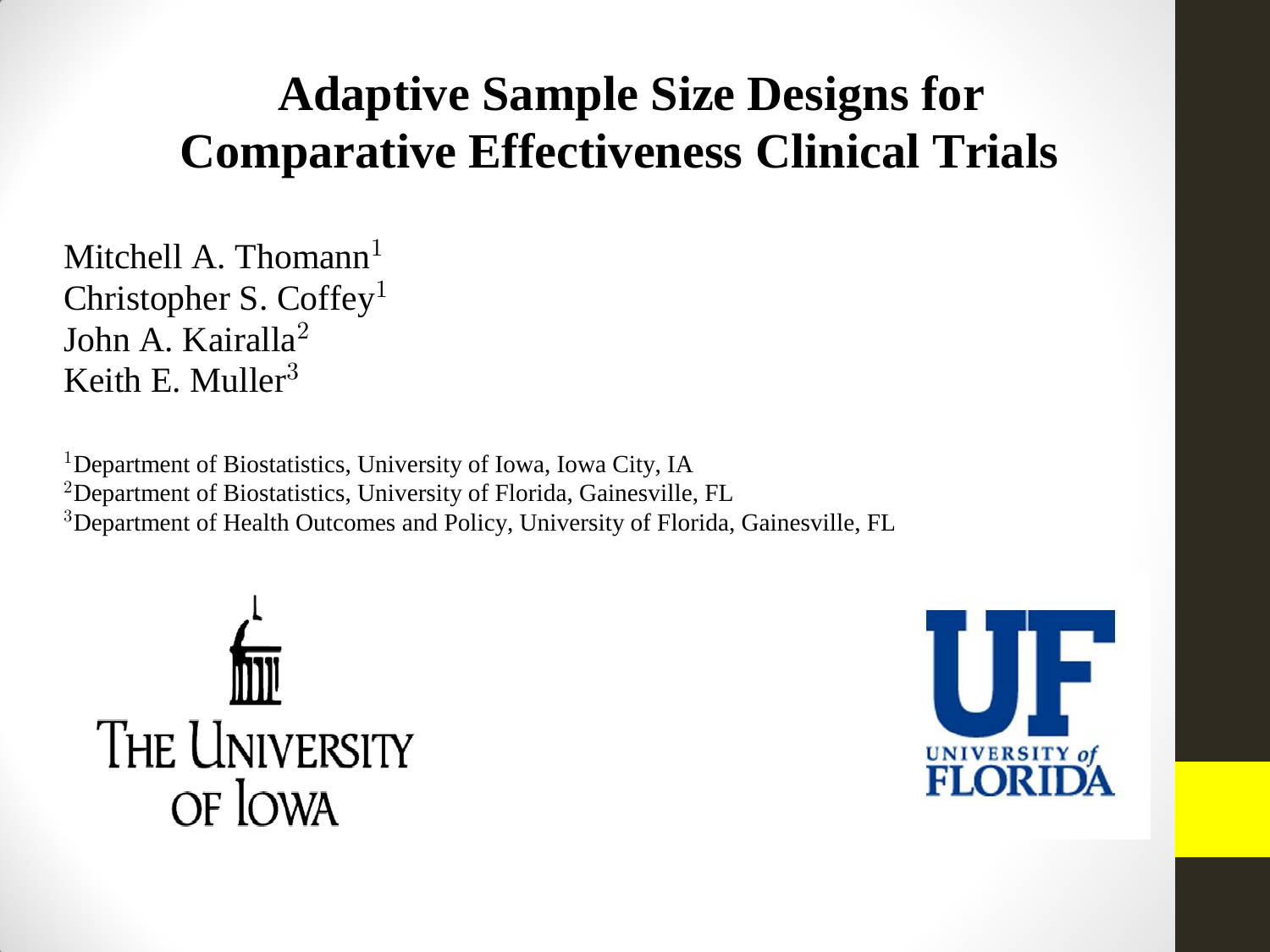## **Overview**

- 1. Why Comparative Effectiveness Research?
- 2. Why Adaptive Designs?
- 3. Adapting Sample Size in

Comparative Effectiveness Trials

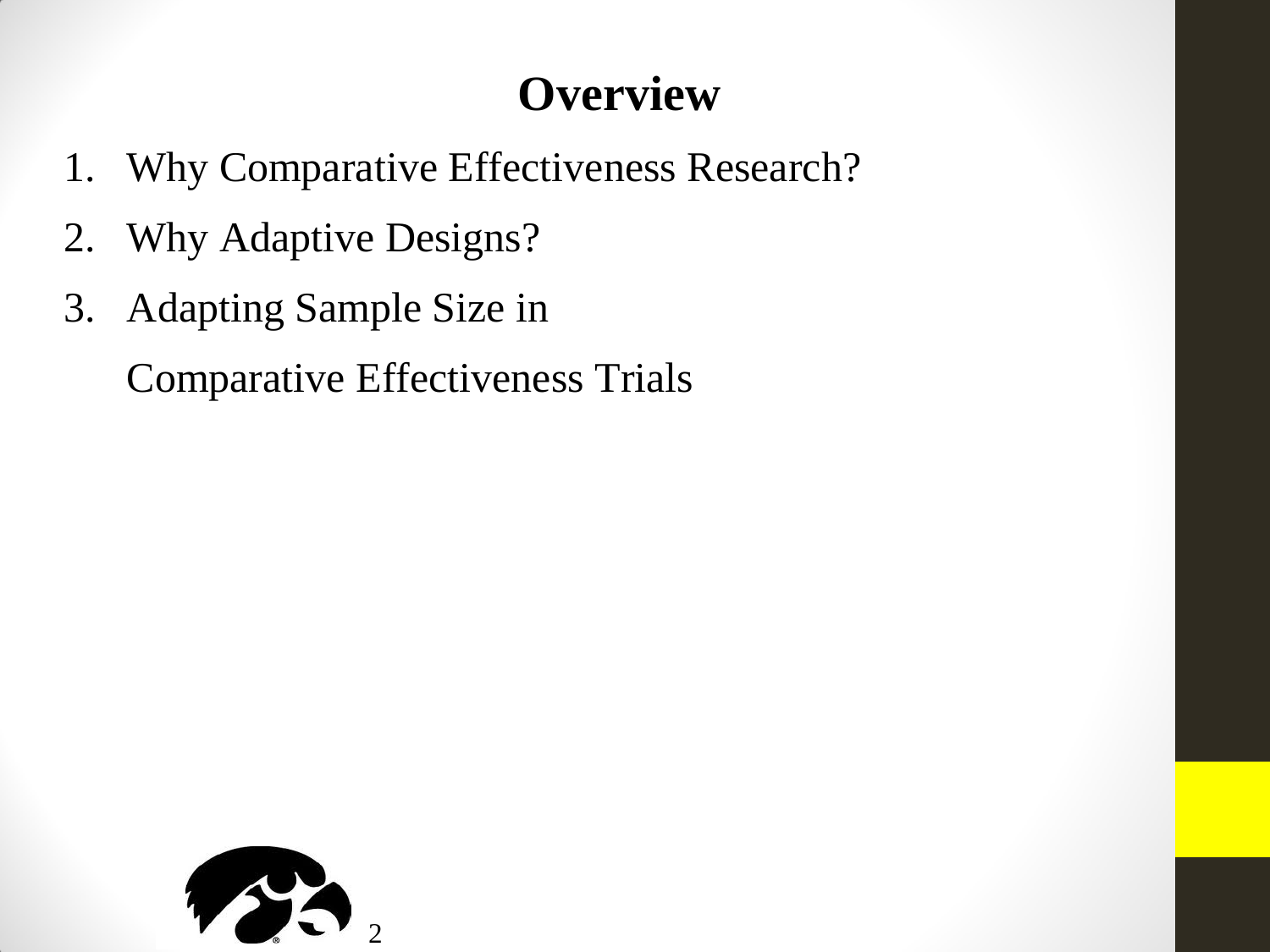# **Comparative Effectiveness Research (CER)**

American Recovery and Reinvestment Act<sup>1</sup>

• \$1.1 billion towards CER

Institute of Medicine Definition

• *"... the generation and synthesis of evidence that compares the benefits and harms of alternative methods to prevent, diagnose, treat, and monitor or improve the delivery of care ... at both the individual and population levels"*

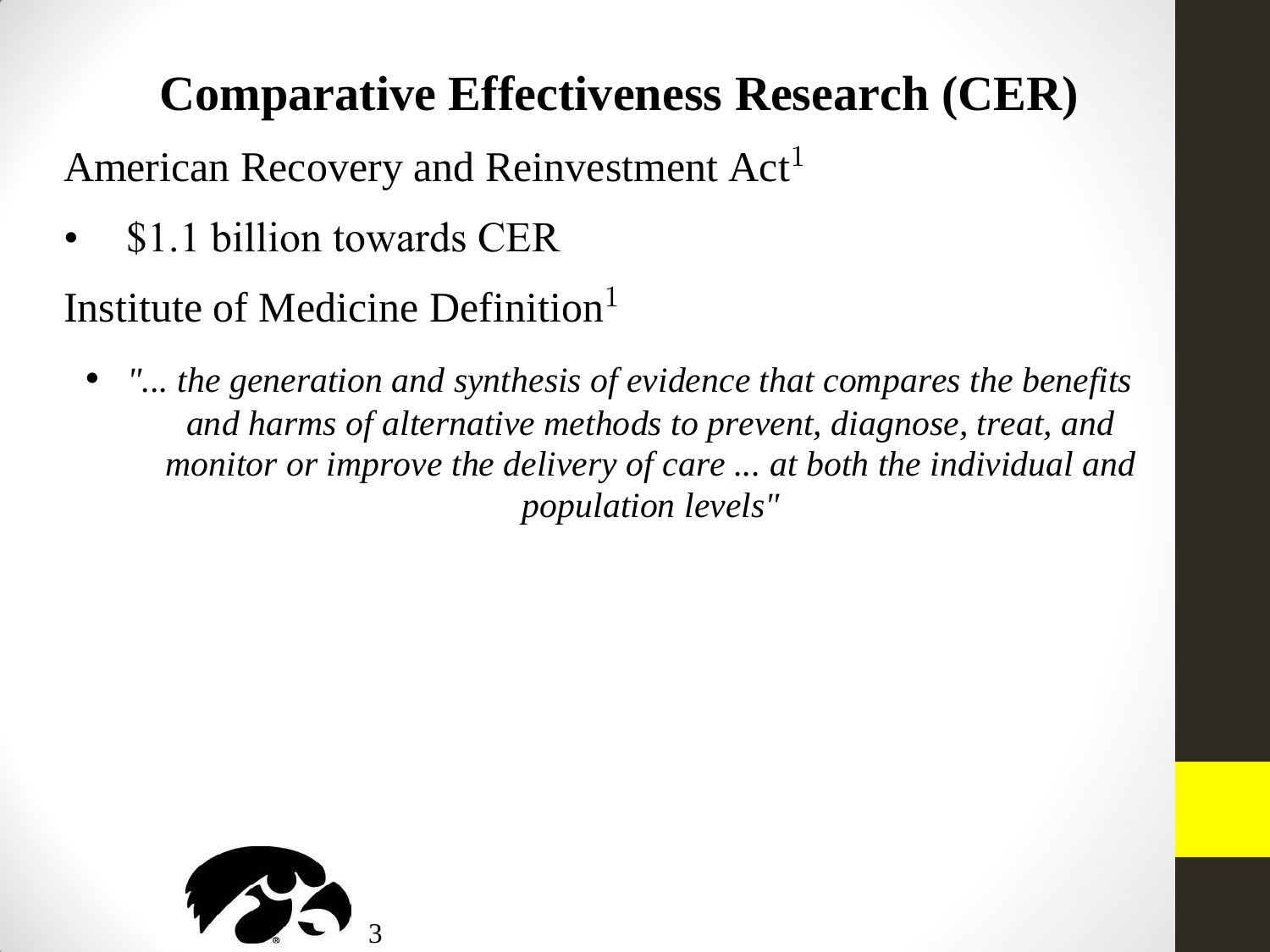## **Comparative Effectiveness Research**

- Compares treatments that are *in practice*
- Focuses on the population as well as the individual
- Any *reliable* difference that is large enough to affect public behavior is important at the population level
- Many types of comparative effectiveness research
- We will be focusing on CE using randomized clinical trials

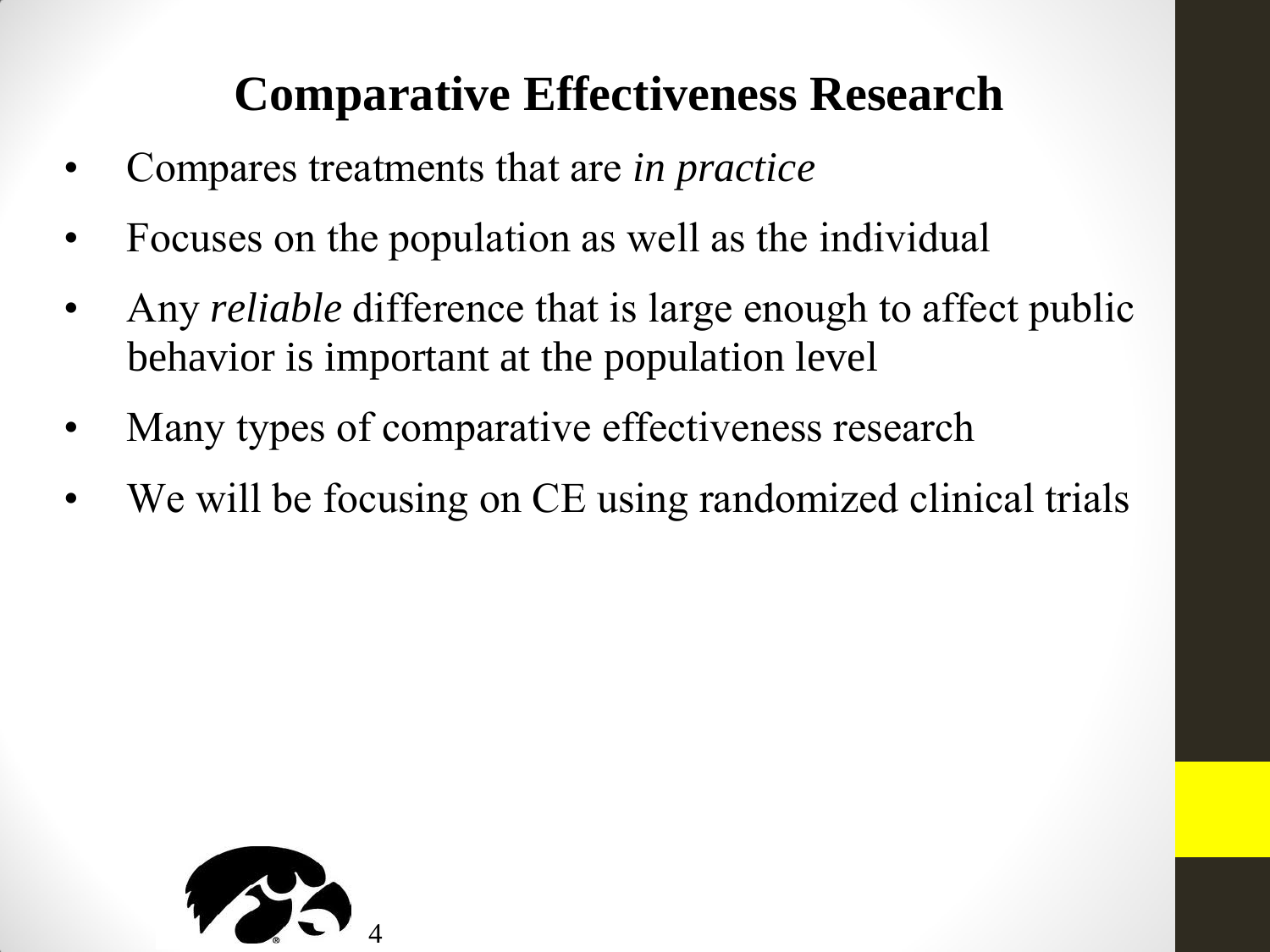## **Randomized Clinical Trials**

- "Gold standard" for evidence-based practice in medicine
- How good is the "gold"?
	- Purpose: determine if the treatment is efficacious
		- Often do not make comparisons to other efficacious treatments
		- Compared to a standard treatment
	- Rigid inclusion/exclusion criteria

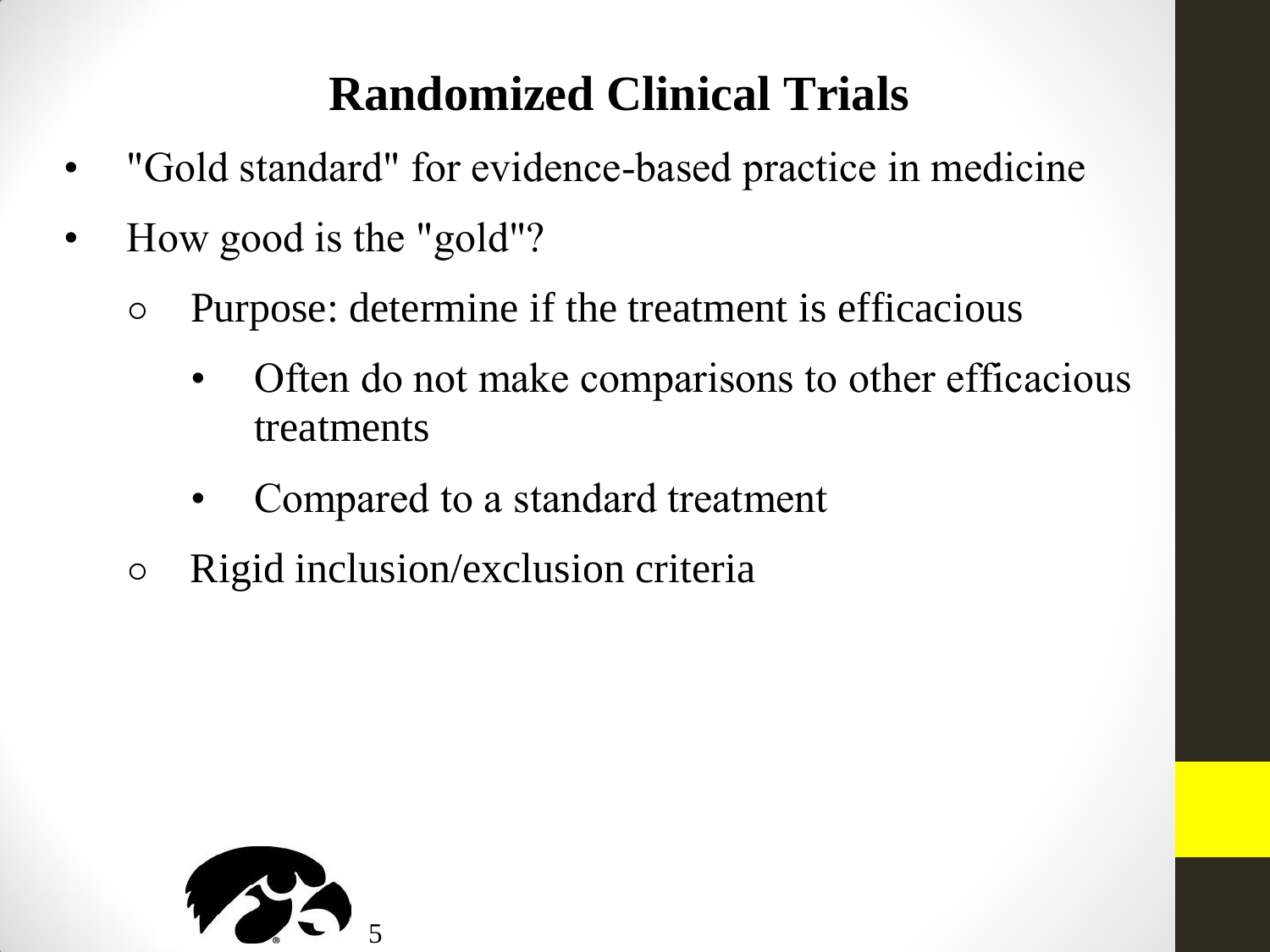## **Sample Size Calculation**

- 
- **1.** Choose study design, test, target test size  $\alpha_t$  and power  $P_t$ <br>
2. Determine planning variance,  $\sigma_0^2$ , and clinically important  $\overline{0}$ **Sample Size Calculation**<br>1. Choose study design, test, target test size  $\alpha_t$  and power  $P_t$ <br>2. Determine planning variance,  $\sigma_0^2$ , and clinically important<br>size of effect,  $\delta_0$ , to pick total sample size  $n_0$ <br>From 9.11 Sumpre Size Careamand<br>
1. Choose study design, test, target test size<br>
2. Determine planning variance,  $\sigma_0^2$ , and clin<br>
size of effect,  $\delta_0$ , to pick total sample size<br>
From a linear models perspective, powers v 2. Determine planning variance,  $\sigma_0^2$ , and clini<br>size of effect,  $\delta_0$ , to pick total sample size *n*<br>From a linear models perspective, powers varie<br>Sample size ( $\uparrow$ )<br>Size of Effect ( $\uparrow$ )<br>Variance ( $\downarrow$ ) 2. Determine planning variance,  $\sigma_0$ , and<br>size of effect,  $\delta_0$ , to pick total sample s<br>From a linear models perspective, powers<br>• Sample size (  $\uparrow$  )<br>• Size of Effect ( $\uparrow$  )<br>• Variance ( $\downarrow$ )

- 
- 
- 

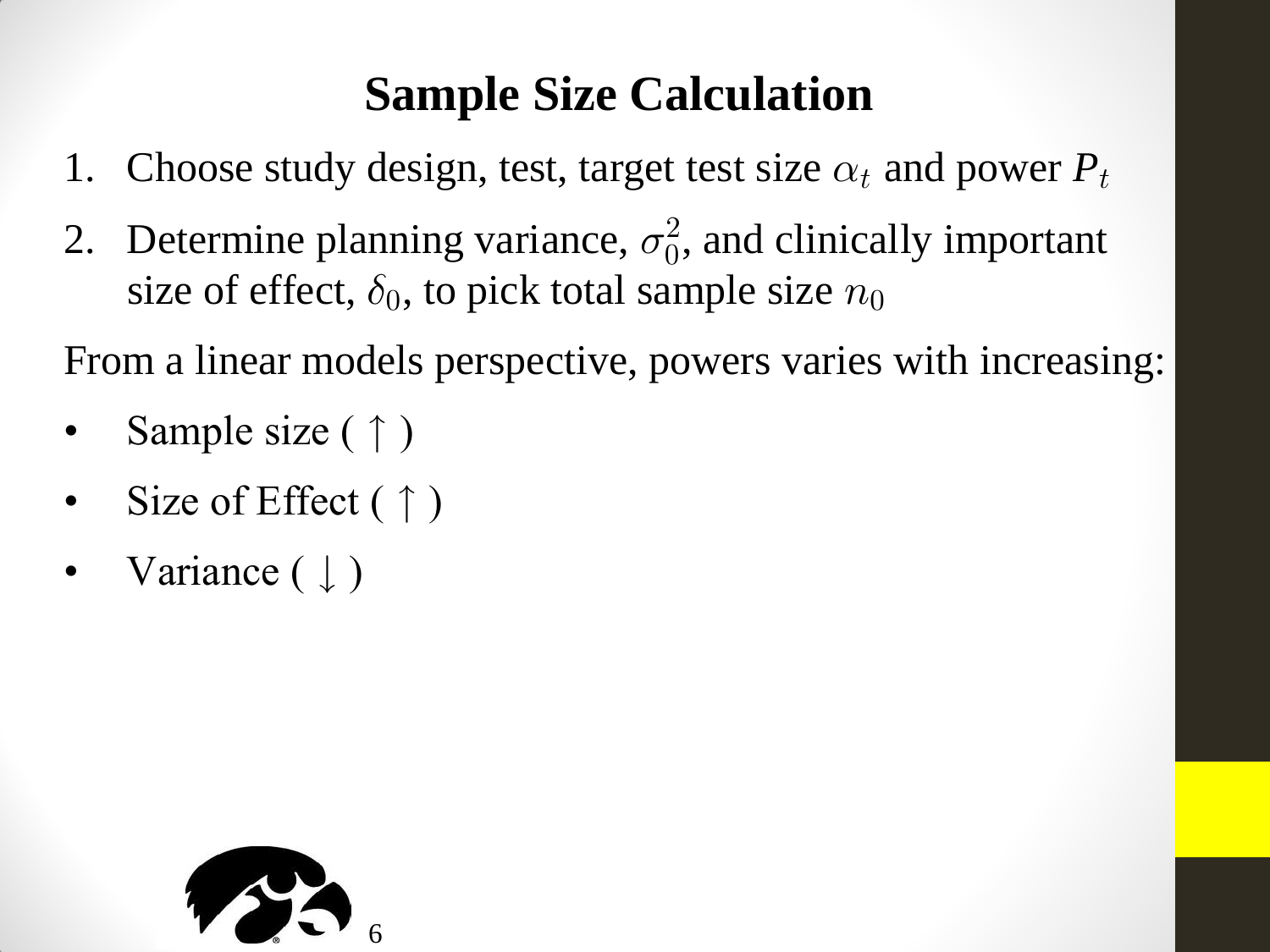#### **Example: t-test Power**



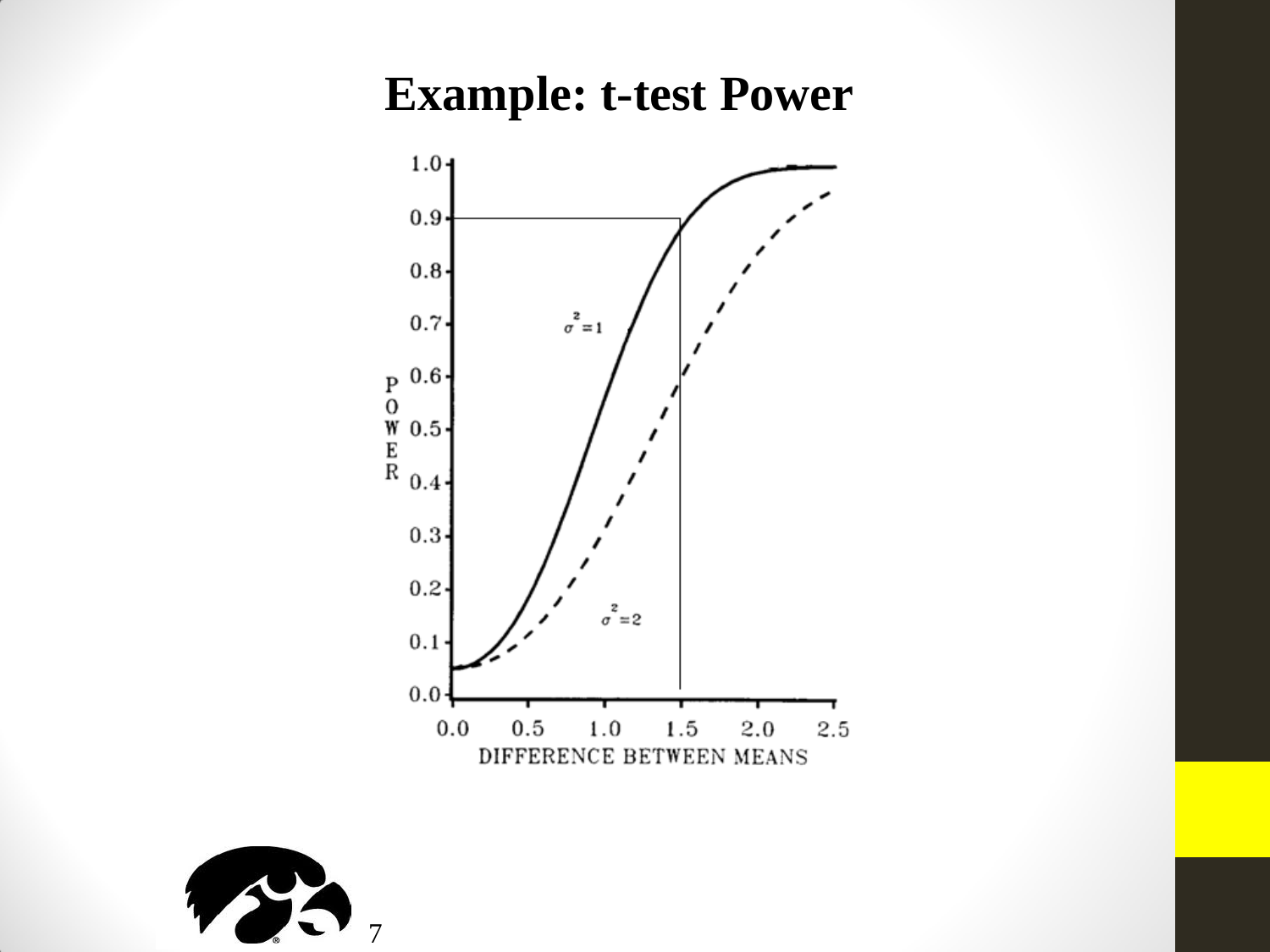## **Comparative Effectiveness Trials**

- CE has been performed using randomized trials
- However, head-to-head comparisons of treatments are rare due to:
	- Lack of funding
	- Lack of methodology
- Standard clinical trial design may not be optimal for CER
- We will present a method for performing CE trials

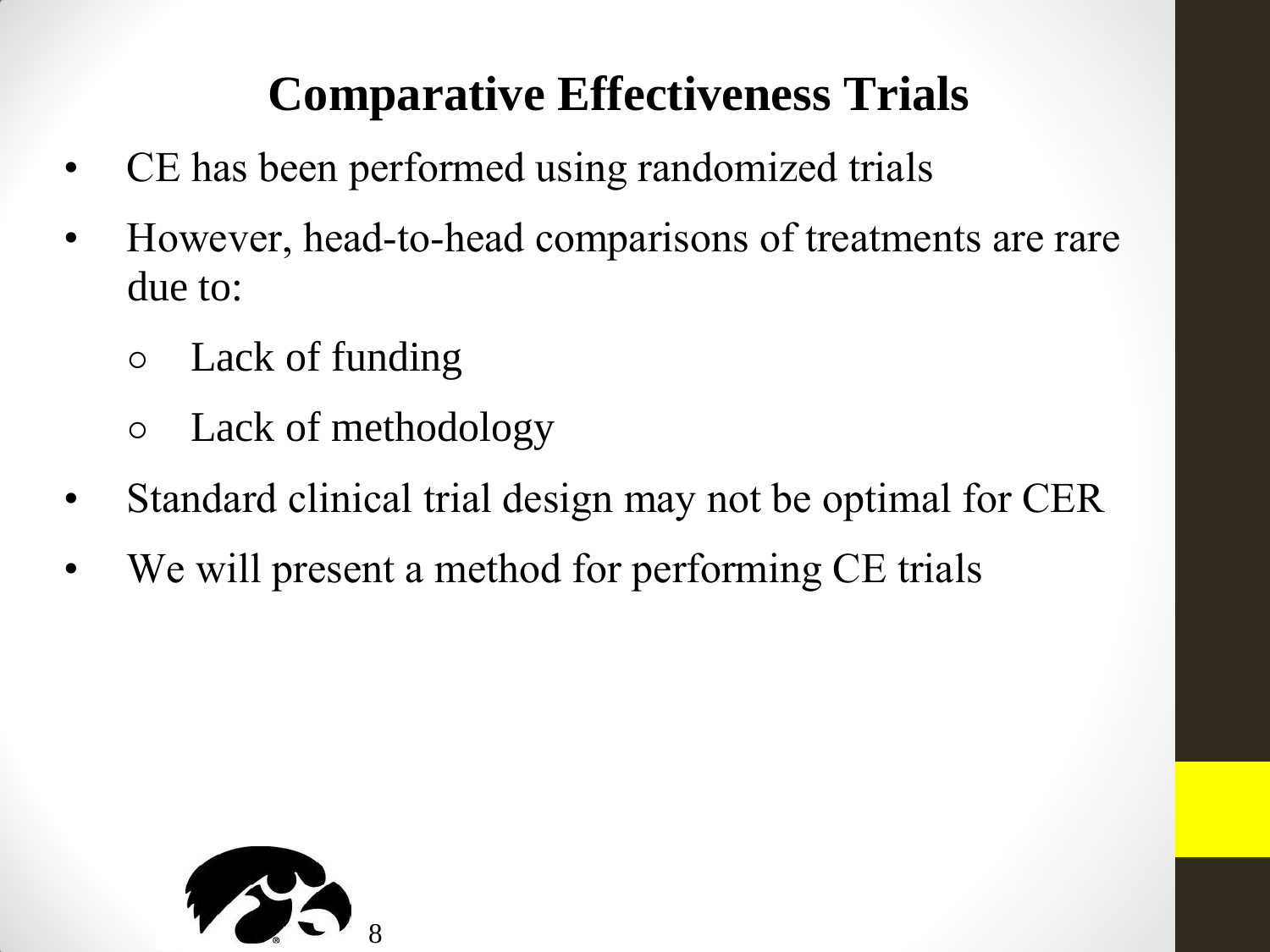## **Comparative Effectiveness Trials**

Unique aims for CE trials

- Compare two or more efficacious treatments
- Broader inclusion criteria reaching a wider group of individuals

Unique challenges for CE trials

- Small differences in treatments expected
- Large response variance expected

Solution: Use Adaptive Designs

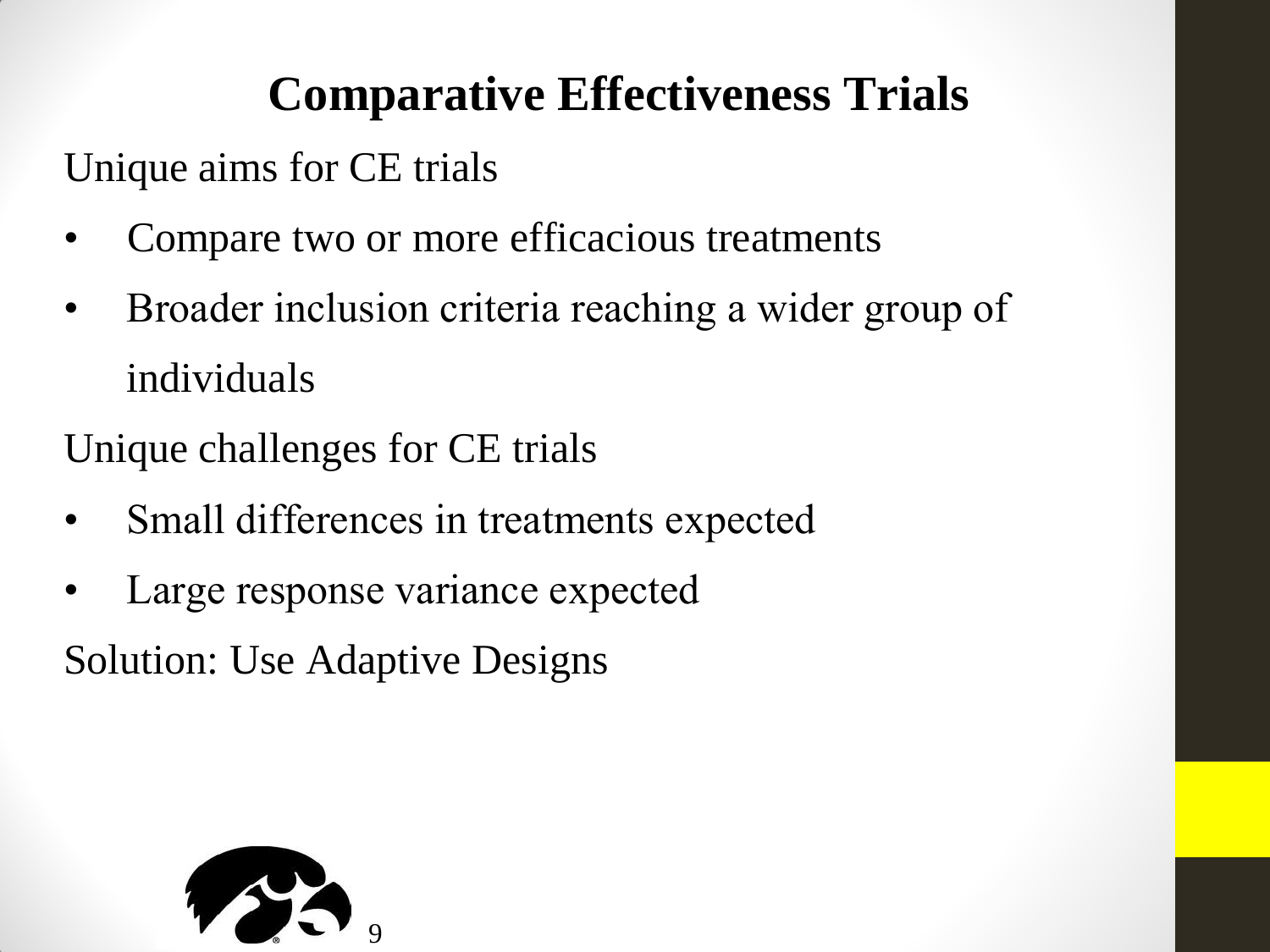# **Adaptive Designs (AD)**

#### *Adaptive*

• Modifying study characteristics based on accumulating information

*Design*

- Adaptations are *planned*
- Modifying study characteristics based on accumulating<br>information<br>Design<br>• Adaptations are planned<br>• Consistent with the FDA guidance<sup>2</sup> the PhRMA working<br>group<sup>3</sup> stated: Modifying stu<br>information<br>*ign*<br>Adaptations a:<br>Consistent with<br>group<sup>3</sup> stated:<br>o "...modify as
	- *"...modify aspects of the study as it continues, without undermining the validity and integrity of the trial"*
	- *"...changes are made by design, and not on an ad hoc basis"*
	- *"...not a remedy for inadequate planning."*

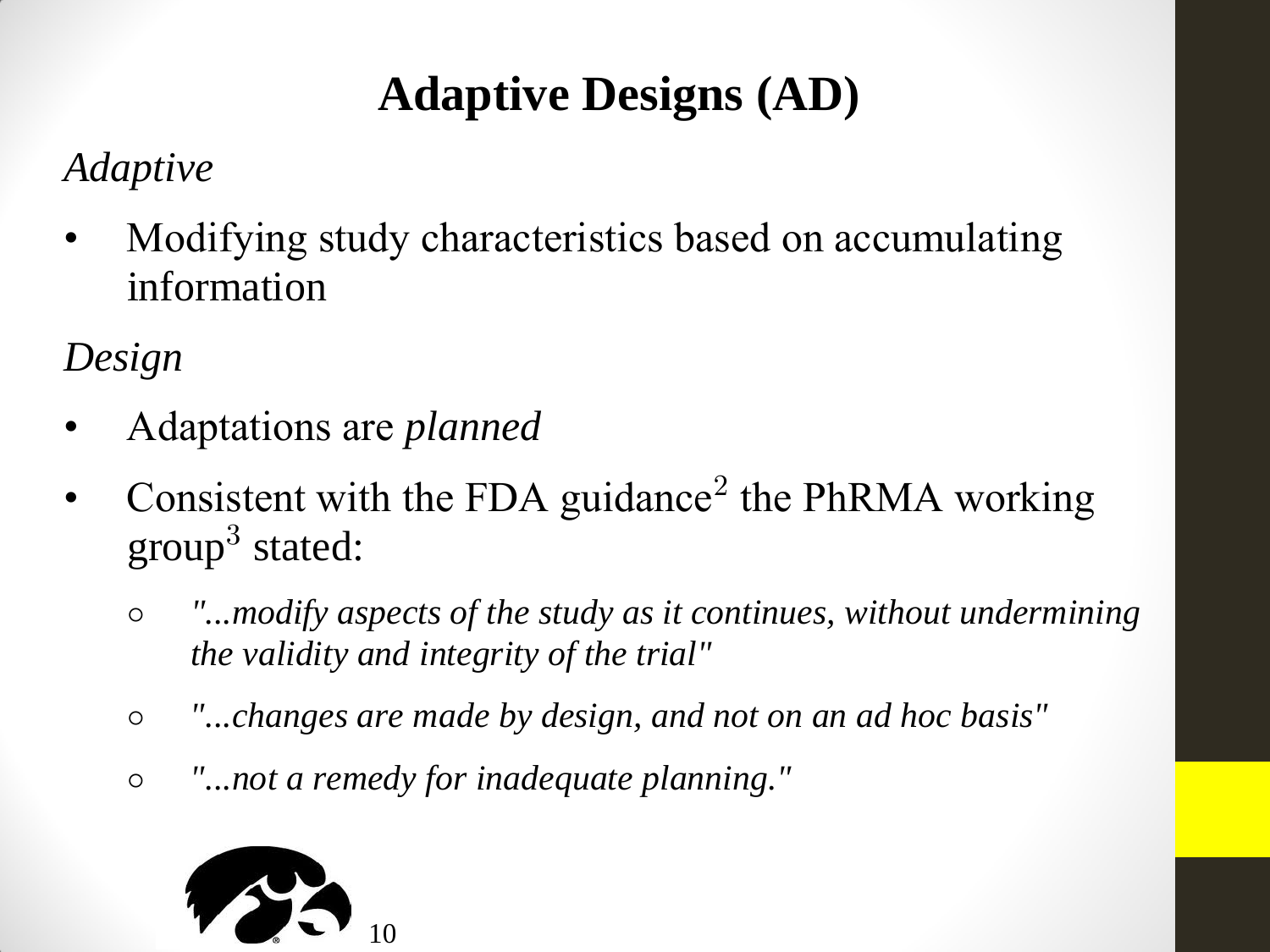## **Adaptive Design Examples**

Learning Phase (Phase I,II)

• Adaptive Dose Response

Combined Phases (Phase I,II,III)

• Seamless Phase I/II and II/III

Confirmatory Phase (Phase III)

- Adaptive Randomization
- Sample Size Adjustment (Sample Size Re-estimation)

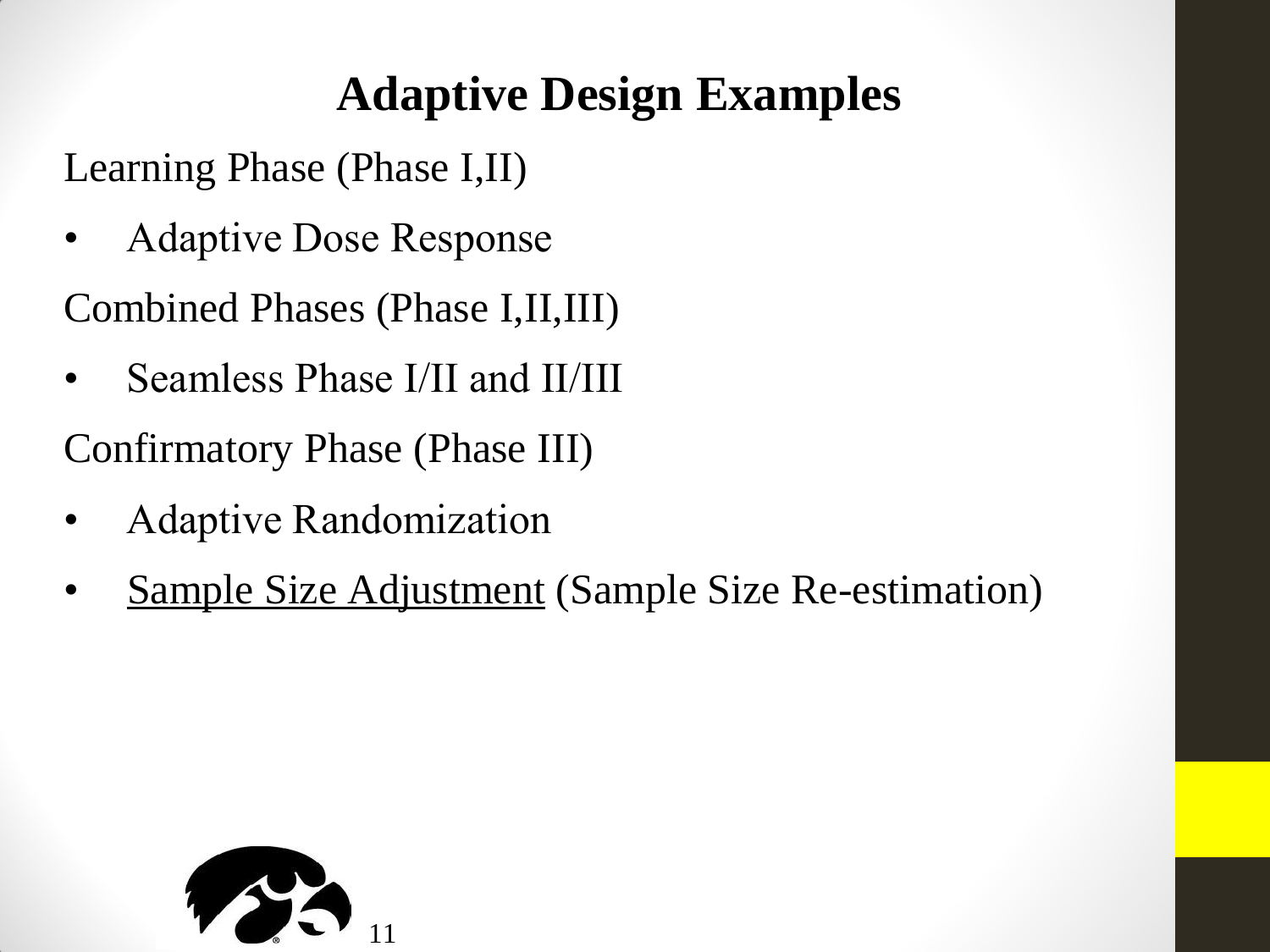# **Types of Sample Size Adjustment**

- Group Sequential (GS)
	- Early stopping of trial at interim analysis
- Internal Pilot (IP)
	- Adjusts total sample size based on interim estimates of nuisance parameters
- **Effect Size Adjustment** 
	- Adjusts total sample size based on interim estimates of the size of effect Execution Size Adjustment<br>Adjusts total sample size based on interim estimates of<br>the size of effect<br>mbinations of types<br>Univariate Gaussian Linear Model with single interir<br>analysis: Internal Pilot with Interim Analysis<sup>4</sup>
- Combinations of types
	- Univariate Gaussian Linear Model with single interim

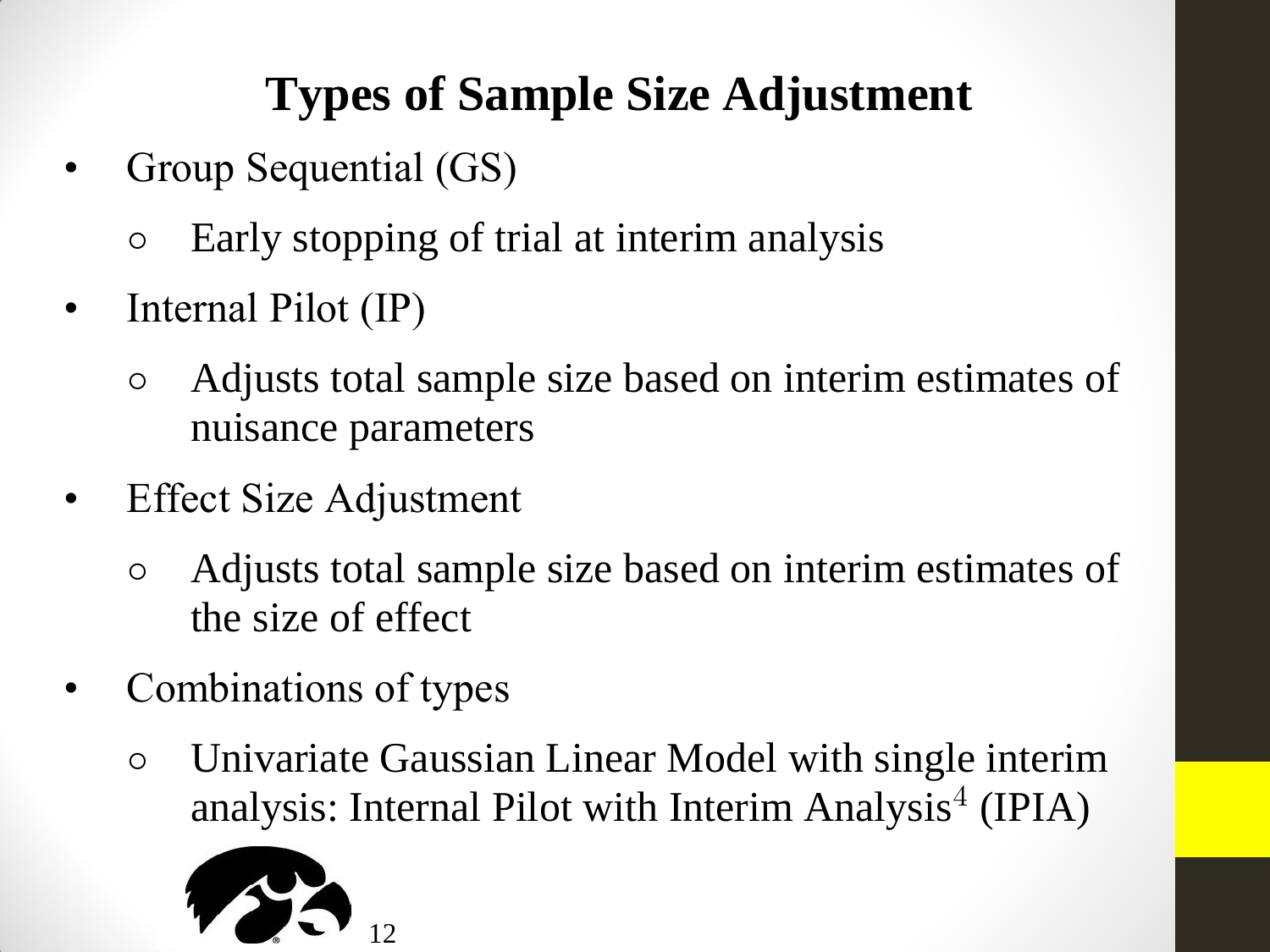# **Types of Sample Size Adjustment**

|                    | <b>Types of Sample Size Adjustment</b> |          |                |  |
|--------------------|----------------------------------------|----------|----------------|--|
| <b>Types</b>       | Theory                                 | Software | Controversy    |  |
| <b>GS</b>          |                                        |          | N <sub>0</sub> |  |
| IP                 |                                        |          | N <sub>0</sub> |  |
| <b>Effect Size</b> |                                        |          | Yes            |  |
|                    |                                        |          | No             |  |

- Fully capable of implementing any design
- Concerns over SSA based on observed size of effect:
	- Inflation of type I error rate
	- Bias
	- Inefficiency
- Effect size adjustment valid only if planned in advance

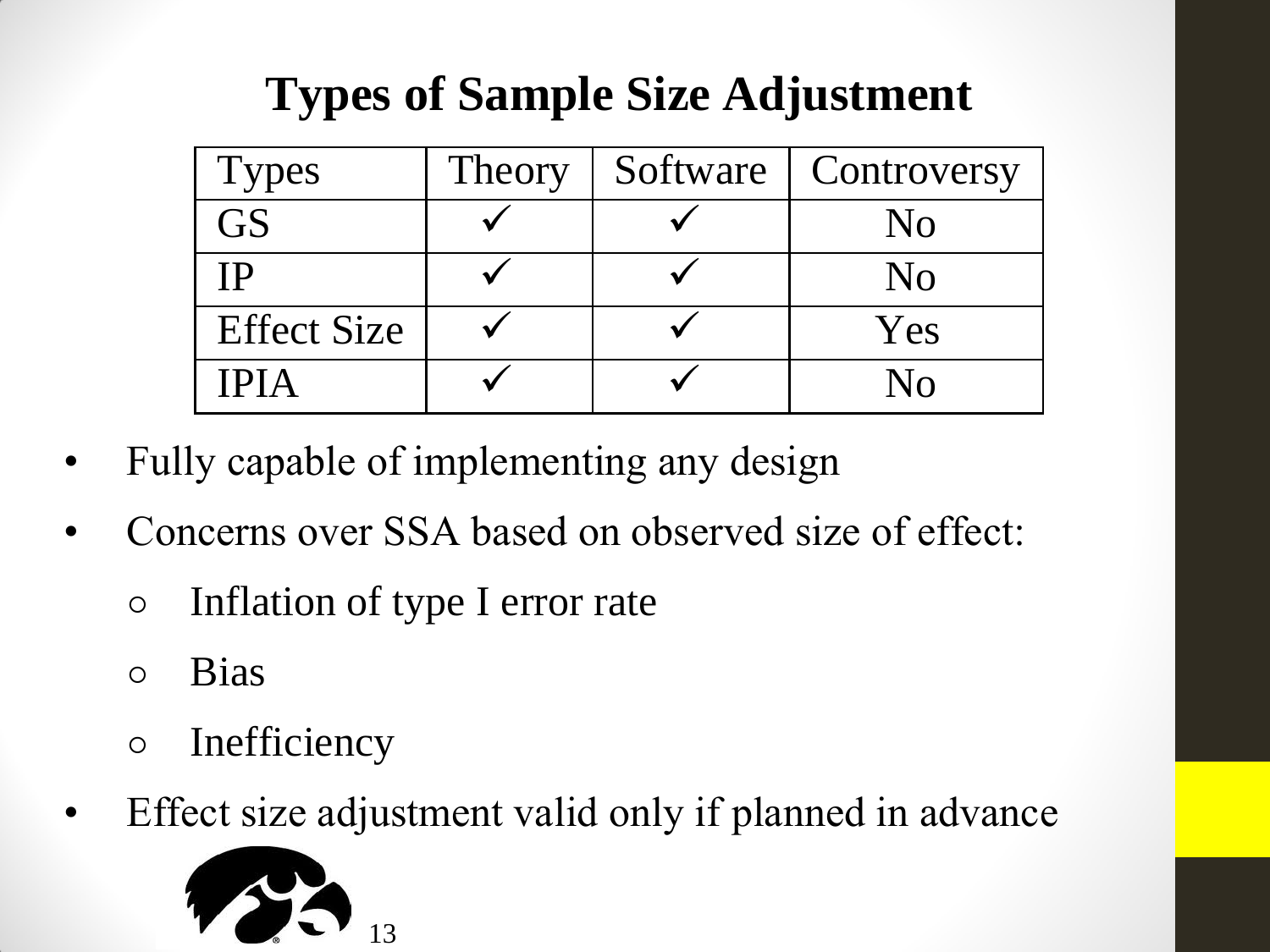Adaptive Comparative Effectiveness Trial<br>
Internation for CE trials: use a two stage group sequential Recommendation for CE trials: use a two stage group sequential design with interim sample size adjustment

Setting:

- Compare the effectiveness of treatment A and treatment B
- A and B have similar cost and safety profiles
- Small differences in effectiveness would be population important

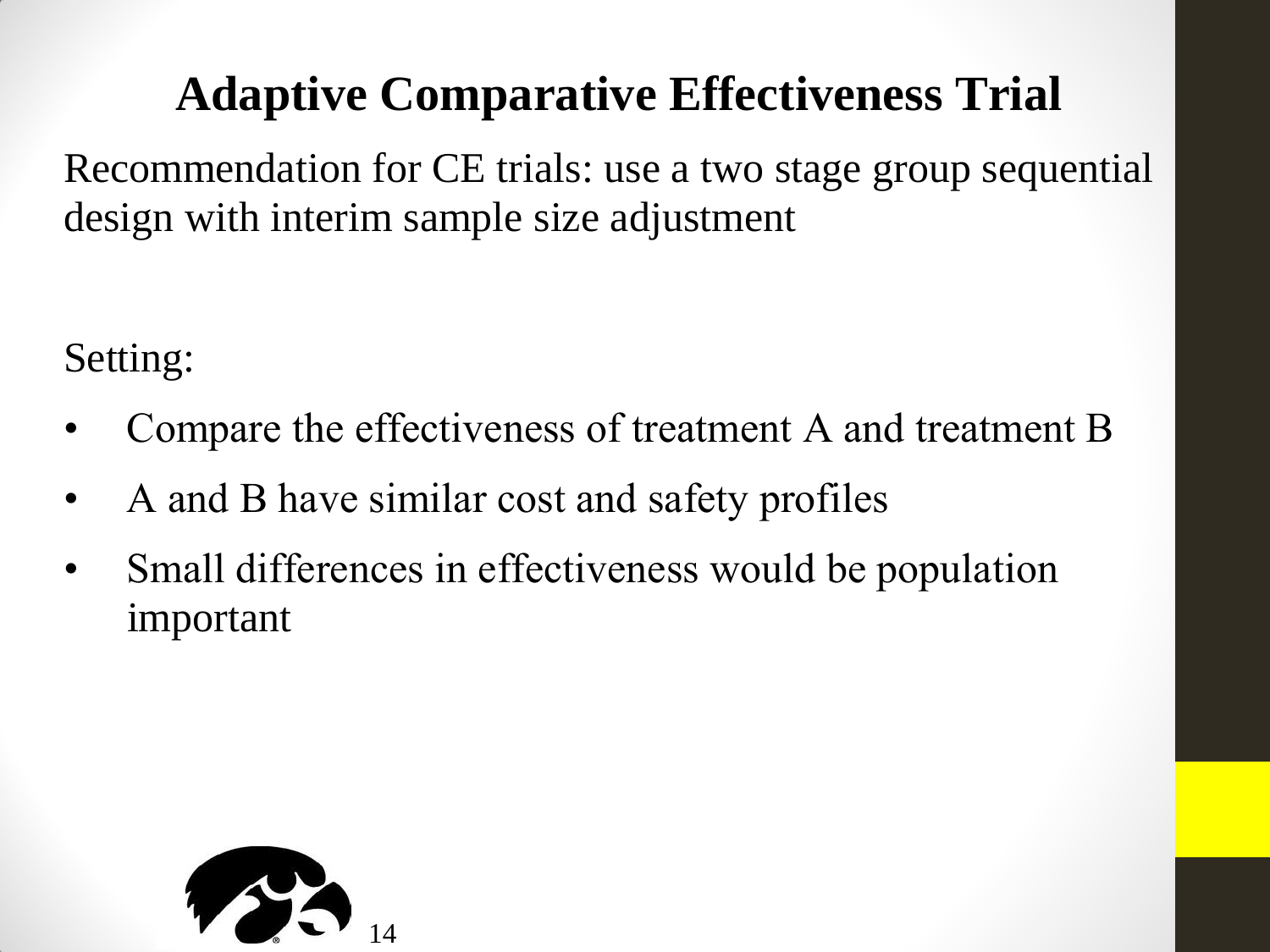## **Designing an Adaptive Comparative Effectiveness Trial**

- 1. Specify primary and secondary sizes of effect and planning variance
- **Example 3.1.1 Primary and secondary sizes of effectiveness Tria**<br>
Specify primary and secondary sizes of effect and planning<br>
1.1 Primary ( $\delta_1$ ): reasonable size of effect that can be shown<br>
in small or moderate sized in small or moderate sized trial **Example 3.1** Specify primary and secondary sizes of effect and plannivariance<br>1.1 Primary ( $\delta_1$ ): reasonable size of effect that can be show in small or moderate sized trial<br>1.2 Secondary ( $\delta_2$ ): small size of effect
	- public behavior if true 1.2 Secondary ( $o_2$ ): small size of effect that would affect<br>public behavior if true<br>1.3 Planning variance value for the test statistic ( $\sigma_o^2$ )<br>1.4 Determine other study parameters,  $\alpha_t$  and  $P_t$ <br>1.5 Statisticians and
	- 1.3 Planning variance value for the test statistic  $(\sigma_0^2)$
	-
	- 1.5 Statisticians and clinicians must work together to public behavior if true<br>Planning variance value for the test statistically extend the statistic<br>Determine other study parameters,  $\alpha_t$  and<br>Statisticians and clinicians must work toge<br>determine  $\delta_1$  and  $\delta_2$

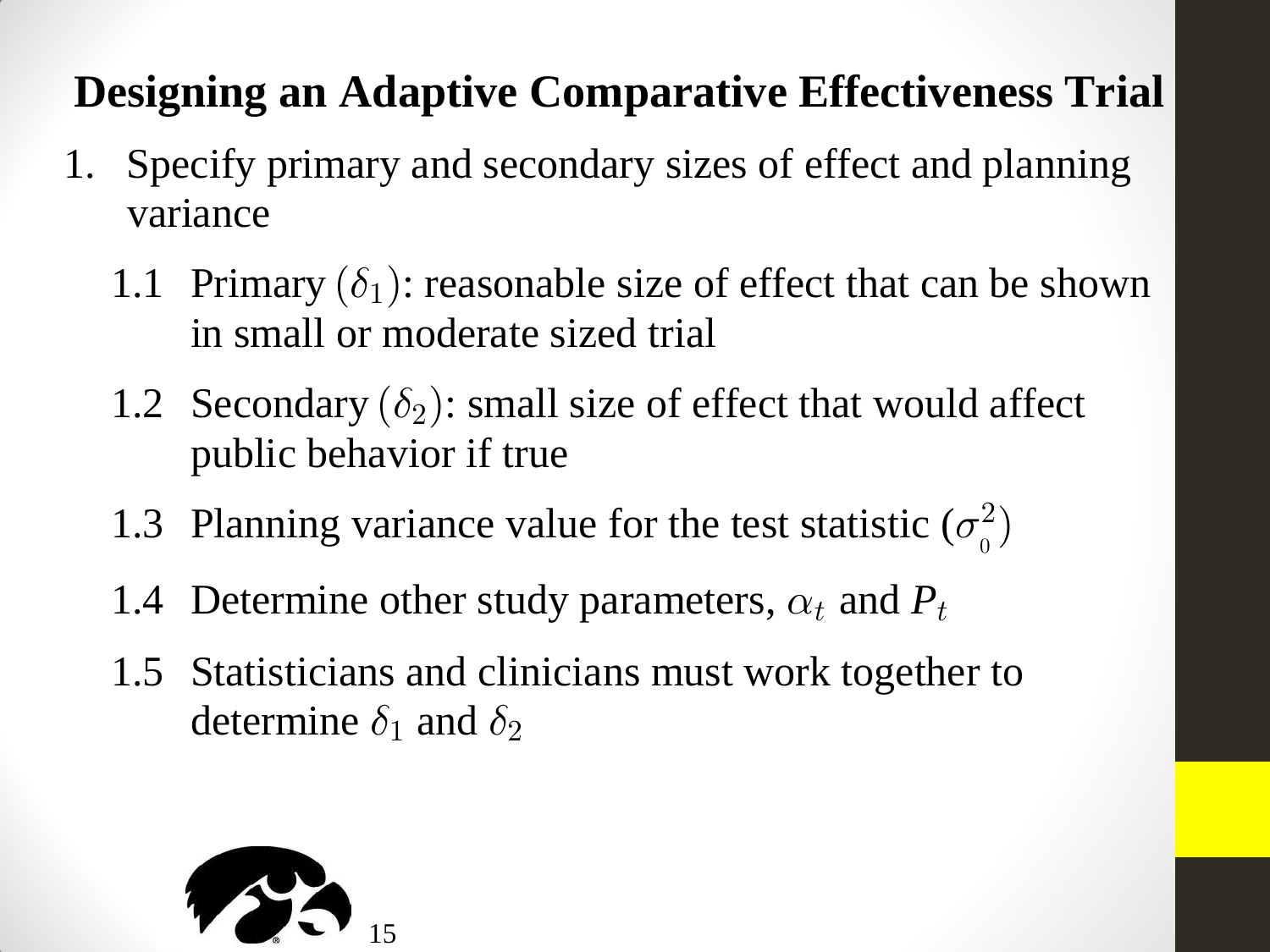## **Designing an Adaptive Comparative Effectiveness Trial**

- 2. Choose decision rule and calculate initial sample size
	- 2.1 Choose method and decision rule
		- Univariate Gaussian Linear Model: use IPIA
		- Methods need to be developed for binary data
		- Pocock stopping bounds are appropriate
			- Prefer stopping early if there is a difference
			- O'Brien-Fleming bounds will save most of the alpha for the second stage
	- 2.2 Determine first stage sample size,  $n_1$ , assuming  $\delta_1$  and  $\sigma_0^2$  $\int \int \text{d}x \, dx$ <br>  $\delta_1$  and  $\sigma_0^2$ are true

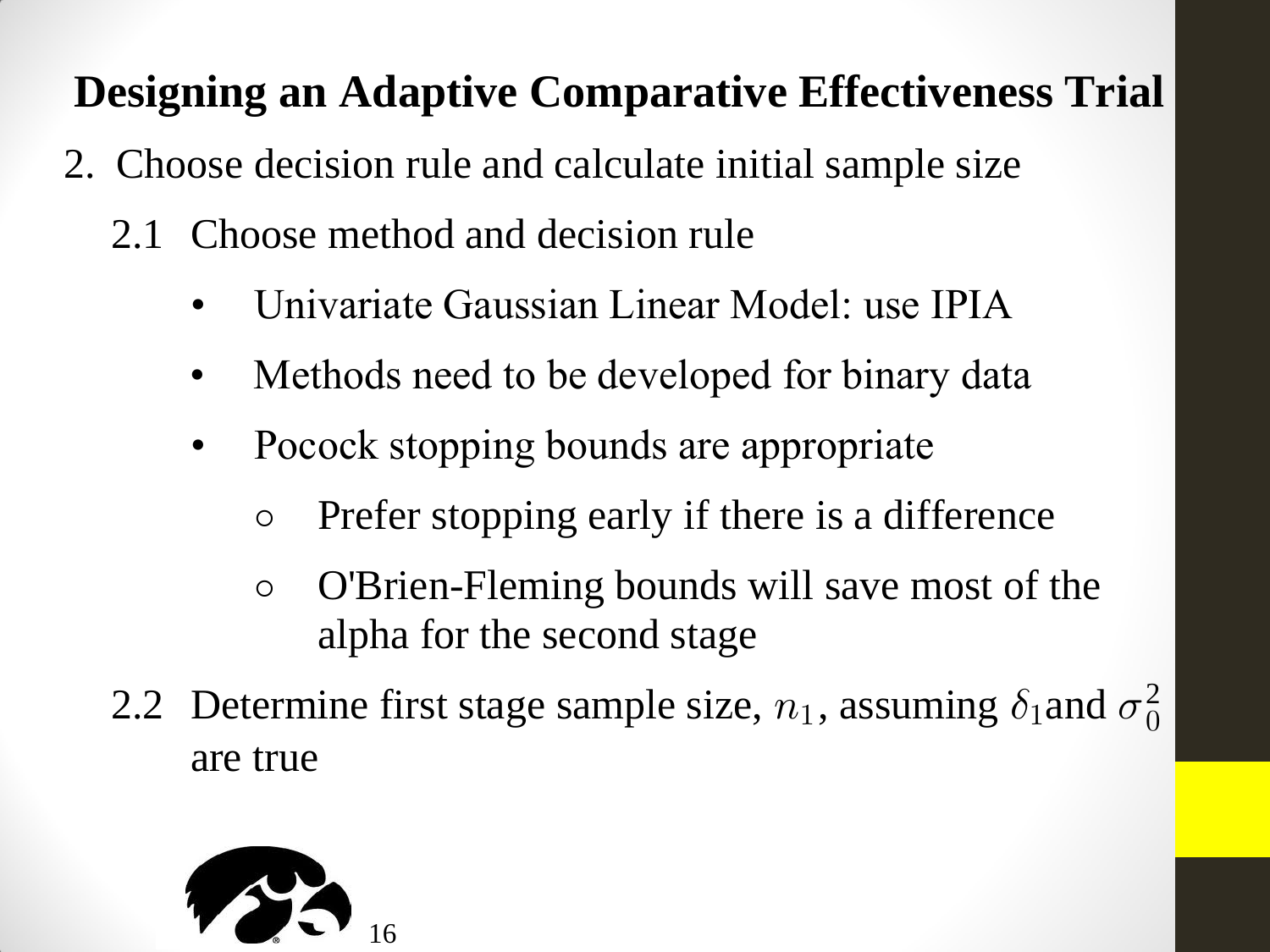## **Designing an Adaptive Comparative Effectiveness Trial**

- 3. Interim analysis
	- 3.1 Collect  $n_1$  observations, compute  $\hat{\sigma}_1^2$
	- 3.2 Decision:
		- Enough evidence to conclude efficacy or futility
		- Else continue to second stage
	- 3.3 Second stage sample size calculation,  $n_2$ , based on  $\delta_2$  and  $\widehat{\sigma}_{1}^{2}$  that achieves  $P$ that achieves  $P_t$
- 4. Complete study
	- 4.1 Collect  $n_2$  observations
	- 4.2 Conduct analysis

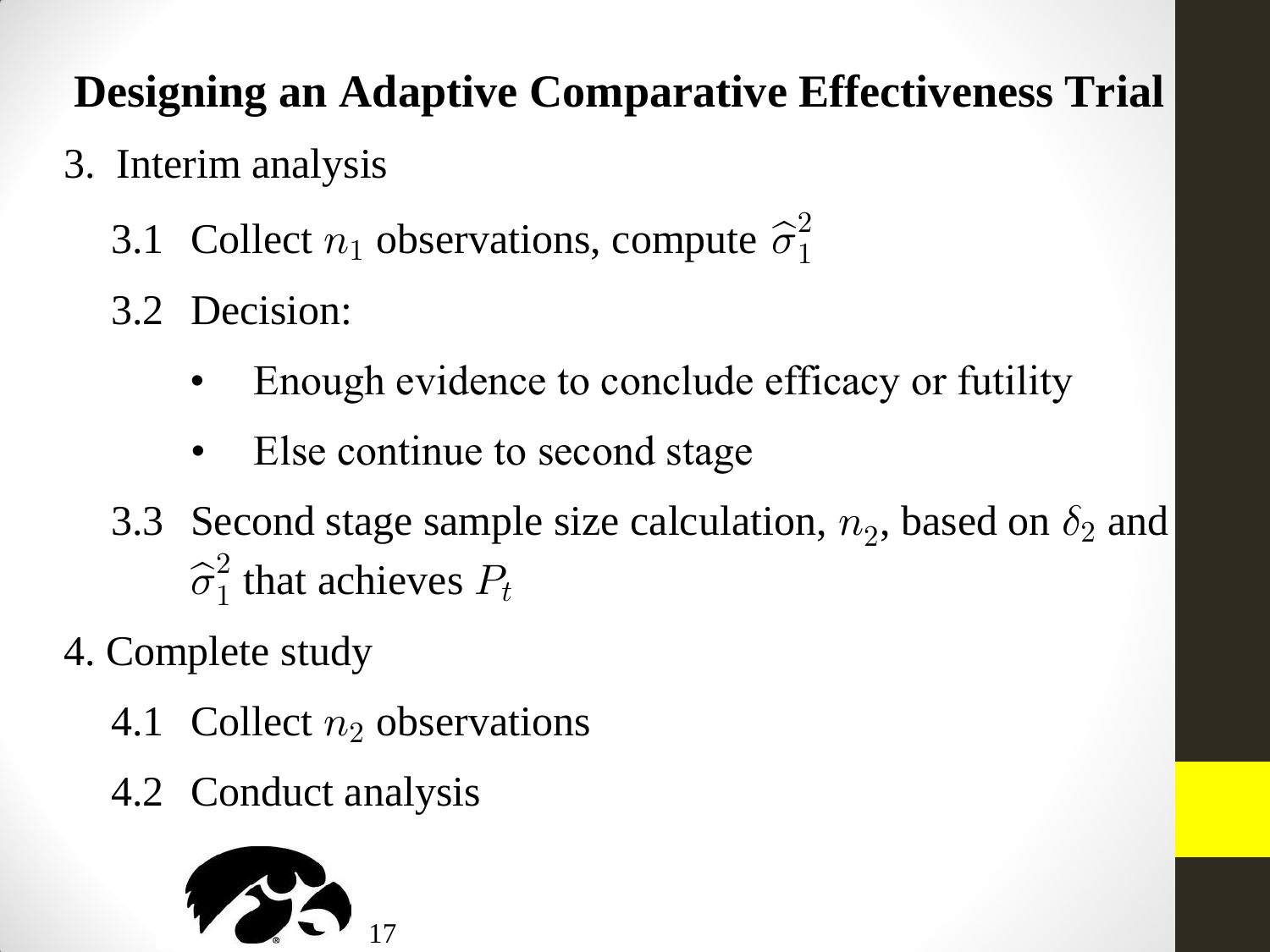## **Advantages of this method**

- 1. Small first stage that will detect large treatment differences
- 2. Larger second stage useful for detecting small, but important differences
- 3. Accounts for possible mispecification of nuisance parameters
- 4. Ensures a correctly powered study

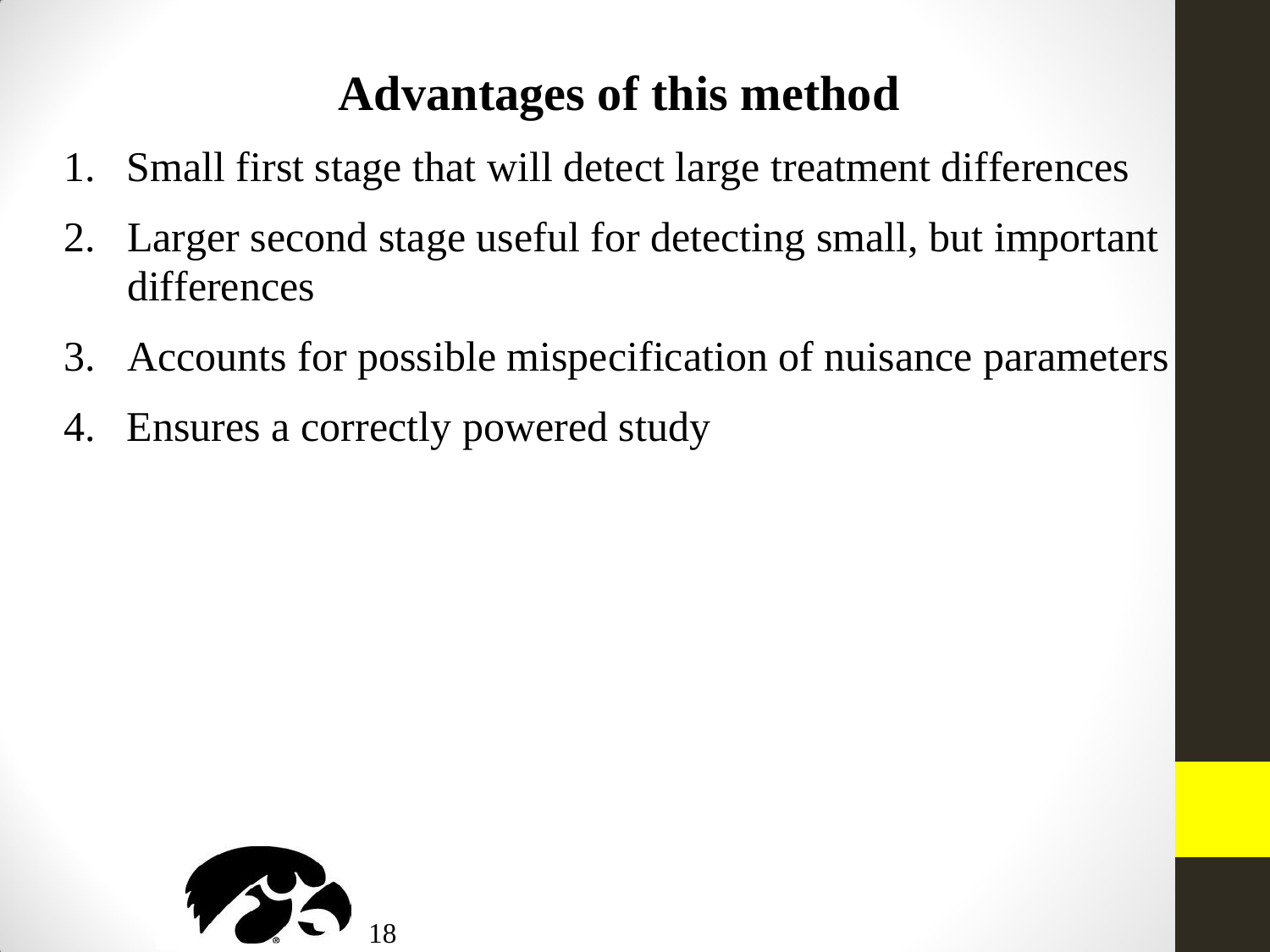## **Conclusions**

- Randomized clinical trials are an important tool for use in comparative effectiveness research
- Comparative effectiveness trials have unique challenges
- Our method of adaptive sample size adjustment appears to offer a statistically valid solution to these problems
- Further research is underway to better define the properties of the proposed method

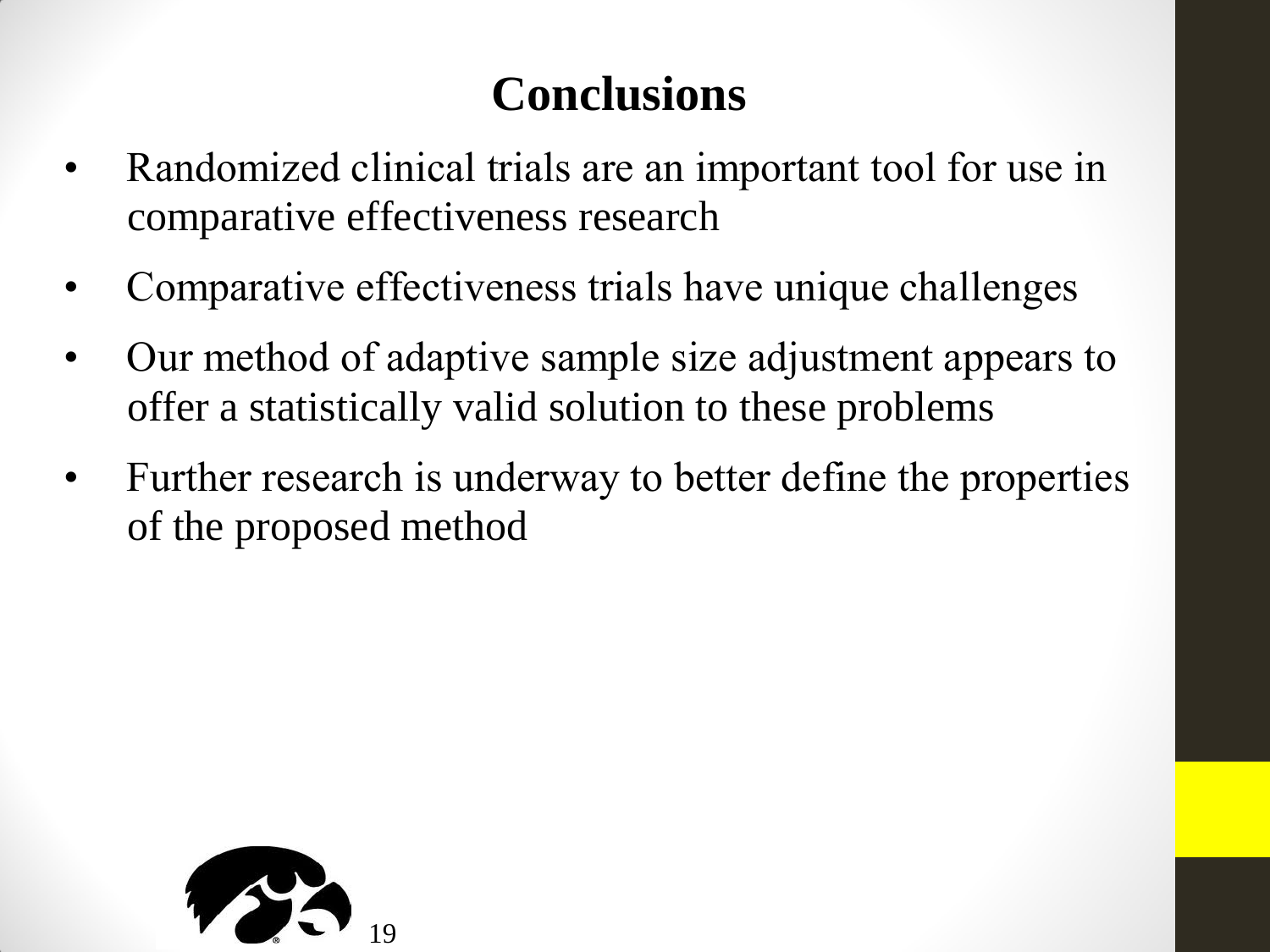### **Acknowledgements**

All authors are supported in part by a supplement to the NIH/NCRR Clinical and Translational Science Award to the University of Florida, NCRR 3UL1RR029890-03S1.

Dr. Muller was also supported in part by NIH/NIDCR grants U54-DE019261 and R01-DE020832-01A1, NIH/NHLBI grant R01-HL091005, NIH/NIAAA grant R01-AA013458-01, and NIH/NIDA R01-DA031017.

Dr. Coffey was also supported in part by NIH/NINDS U01-NS077352-01